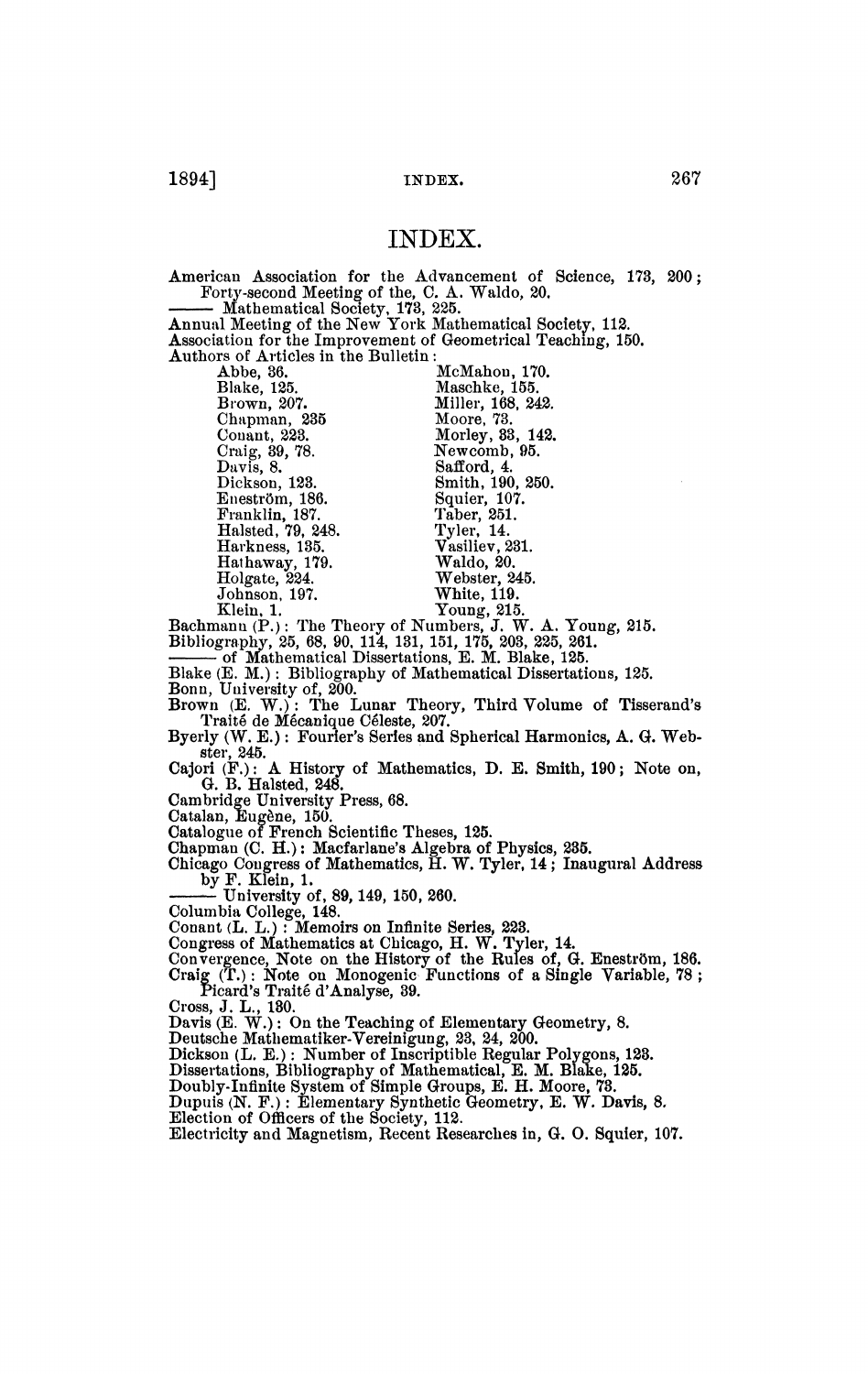Eneström  $(G.):$  Note on the History of the Rules of Convergence in the Eighteenth Century, 186.

Errata contained in Bulletin, 265.

Error in Salmon's Geometry of Three Dimensions, T. F. Holgate, 224. Evanston Lectures of Professor Klein, H. 8. White, 119. Fourier's Series and Spherical Harmonics, Byerly's Treatise on, A. G.

Webster, 245.

Franklin (F,) : Meyer's Report on the Theory of Invariants, 187. French Association for the Advancement of Science, 24.

Functions, Harkness and Morley's Treatise on Theory of, H. Maschke, 155. Gauss-Weber Memorial, 89.

General Term in the Reversion of Series, J. McMahon, 170. Geometry, Lachlan's Treatise on Modern Pure, F. Morley, 33.

Lambert's Non-Euclidean, G. B. Halsted, 79, 202.

On the Teaching of Elementary, E. W. Davis, 8.

German Mathematical Association, 20, 24, 200.<br>Ginn & Co., 23.

Göttingen, Teac

Gottingen, Teaching of Mathematics at, 80. Woolsey Johnson, 197.

Groups, A Doubly-Infinite System of Simple, E. H. Moore, 73.<br>Lie's Works on Transformation, 150.

of Eight Letters, Note on Substitution, G. A. Miller, 168.

of Eight and Nine Letters. Note on Su

 $\mathbf{C}(\mathbf{G}, \mathbf{B})$ : Elementary Synthetic Geometry, E. W. Dav mberts Non-Euchdean Geometry, 19, 202; Note on Suitutis.<br>view of Caiori 248.

 $Harkness (J.) : Jordan's Course d'Analyse, 135.$ 

kness  $(J.)$  and Morley  $(F.)$ : Treatise on the Theory of Functions, H. Maschke, 155.

Harvard University, 174.<br>Hathaway (A. S.): McAulay's Utility of Quaternions in Physics, 179.<br>Hertz, Heinrich R., 130.

History of Mathematics by F. Cajori, D. E. Smith, 190.

to f the Rules of Convergence in the Eighteenth Century, G. Eneström, 186.

Eneström, 186.<br>Holgate (T. F.): Correction of an Error in Salmon's Geometry of Three<br>Dimensions, 224.<br>Hopkins (G. I.): Plane Geometry, E. W. Davis, 8.<br>Inaugural Address at the Chicago Congress of Mathematics, F. Klein, 1.

Inscriptible Regular Polygons, Number of, L. E. I<br>Instruction in Mathematics in the United States, T.

Invariants, Meyer's Report on the Present State of the Theory of, F. Franklin, 187.

Johns Hopkins University, 113, 260.

Johnson (W. W.): Gravitation and Absolute Units of Force, 197.<br>Jordan's Cours d'Analyse, J Harkness, 135.<br>Kazàn Physico-Mathematical Society, 201.<br>Klein (F.): Address before the New York Mathematical Society, 22 ;

Inaugural Address before the Congress of Mathematics at Chicago,

1; The Evanston Colloquium, H. S. White, 119. Königsberg, University of,  $149$ .

 $\lim_{\Omega}$  (R.): Elementary Treatise on Modern Pure Geometry, F.

Morley, 33.<br>Lambert's Non-Euclidean Geometry, G. B. Halsted, 7

Lie's Works on Transformation Groups, 150.

Lindemann, F., 24.

L'Intermédiare des Mathématiciens, 67.

Lobachevsky as Algebraist and Analyst, A. V. Vasiliev, 231.

- Centenary, 201. L'Intermédiare des Mathématiciens, 67.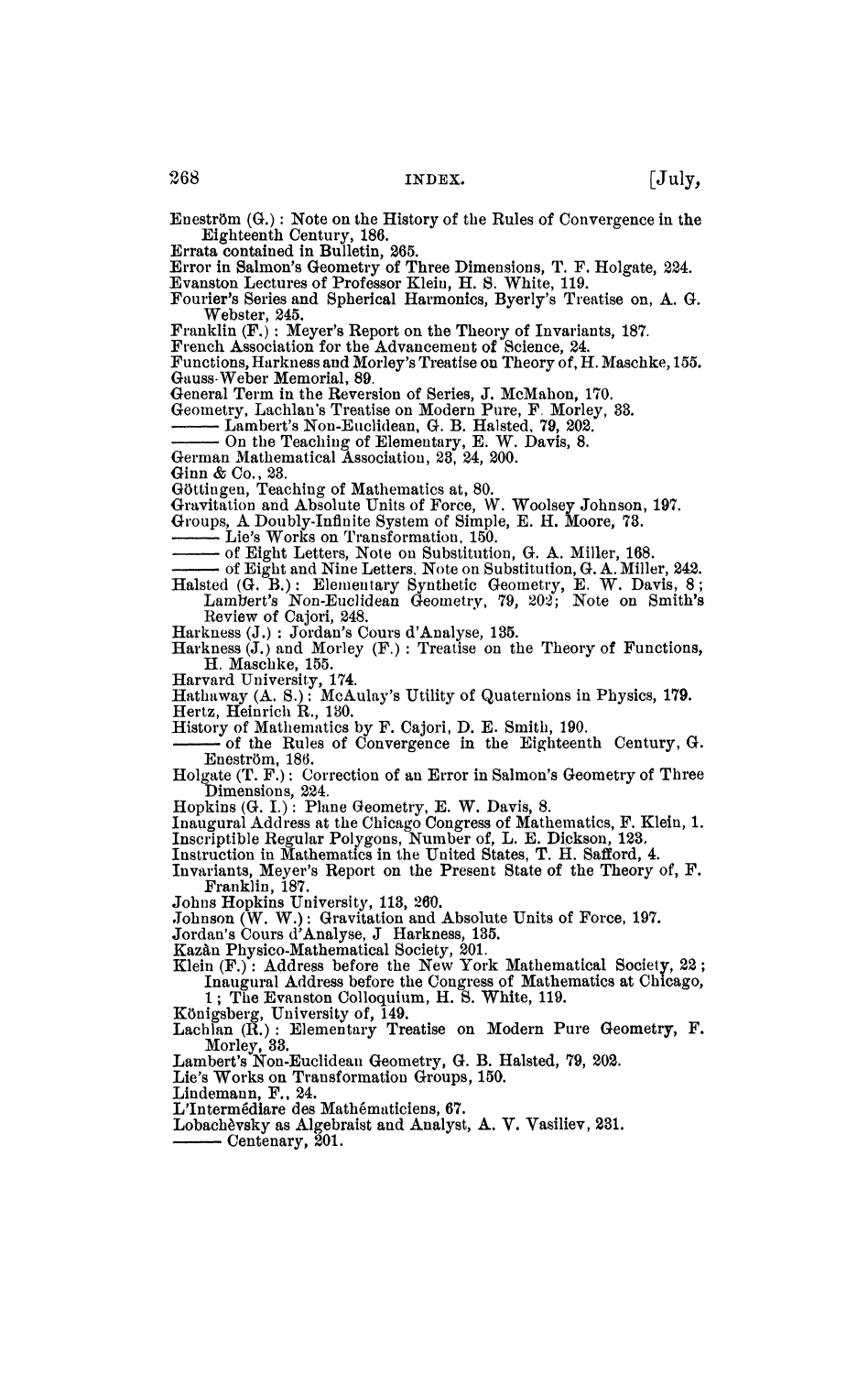London Mathematical Society, 89.

Lunar Theory, E. W. Brown, 207. Macfarlane (A.) : Principles of the Algebra of Physics, The Imaginary of Algebra, C. H. Chapman, 235.

Macmillan & Co., 23, 130. Madrid Academy of Sciences, 202.

Maschke  $(H.):$  Harkness and Morley's Treatise on the Theory of Functions, 155.

Mathematical Congress at Chicago, H. W. Tyler, 14.

Gazette, 150.

McAulay (A.) : Utility of Quaternions in Physics, A. S. Hathaway, 179. McMahon (J.) : On the General Term in the Reversion of Series, 170. Meeting, American Association for the Advancement of Science, C. A.

Waldo, 20.<br>— Congress of Mathematics at Chicago, H. W. Tyler, 14. Congress of Mathematics at Chicago, H. W. Tyler, 14.<br>Example Association for the Advancement of Science 24.

French Association for the Advancement of Science, 24.<br>German Mathematical Association. 23, 200.

London Mathematical Society, 89.

National Academy of Sciences, 88.

— New York Mathematical Society, 22, 65, 88, 112, 130, 148, 173, 199, 225, 259.

Memoirs on Infinite Series, L. L. Conant, 223.

Meyer (F.) : Report on the Present State of the Theory of Invariants,<br>
F. Franklin, 187.<br>
Miller (G. A.) : Note on Substitution Groups of Eight Letters. 168 : of

Eight and Nine Letters, 242.

Miller (G. A.) : Note 'on Substitution Groups of Eight Letters, 168 ; of Eight and Nine Letters, 242. Modern Mathematical Thought, S. Newcomb, 95.

 $(E. H.): A$  Doubly-Infinite System of Simple Groups.

Morley (F.) and Harkness (J.): Treatise on, the Theory of Functions H. Maschke, 155.

Morley  $(F.):$  Lachlan's Modern Pure Geometry,  $33:$  Three Notes on Permutations, 142.

Munich, University of, 24.<br>National Academy of Sciences, 88.

Educational Association, Report on the Secondary Schools, 127. Nature, 148.<br>Nebraska, University of, 25.

Newcomb (S.): Modern Mathematical Thought, 95. Newcomb (S<br>Nam Mamba

New members of the Society

New York, University of the City of, 225.

Non-Euclidean Geometry, Lambert's, G. B. Halsted, 79, 202.

a monogenic Functions of a Single Variable, T. Craig, 78.<br>99, 65, 89, 119, 190, 149, 159, 100, 995, 950.

Notes, 22, 00, 88, 112, 150, 148, 178, 199, 220, 209.<br>Number of Inscriptible Regular Polygons, L. E. Dickson, 128.<br>Numbers, Bachmann's Theory of, J. W. A. Young, 215.

Oberlin College, 89.<br>Oregon, University of, 68.

Oregon, University of, 68.<br>Orthogonal Substitutions, H. Taber, 251.<br>Palermo, Rendiconti del Circolo Matematico, 149.<br>Numbers, Anthon

Papers and Communications Presented to the Society. Authors

| Blake, 130. | Johnson, 200. |  |
|-------------|---------------|--|
| Craig. 66.  | Klein. 22.    |  |
| Durell, 88. | Newcomb, 112. |  |
| Echols, 66. | Peirce. 200.  |  |
| Fine. 148.  | Schwatt, 173. |  |
| Fiske. 148. | Study, 66.    |  |
| Hill. 112.  | Taber, 259.   |  |
|             |               |  |